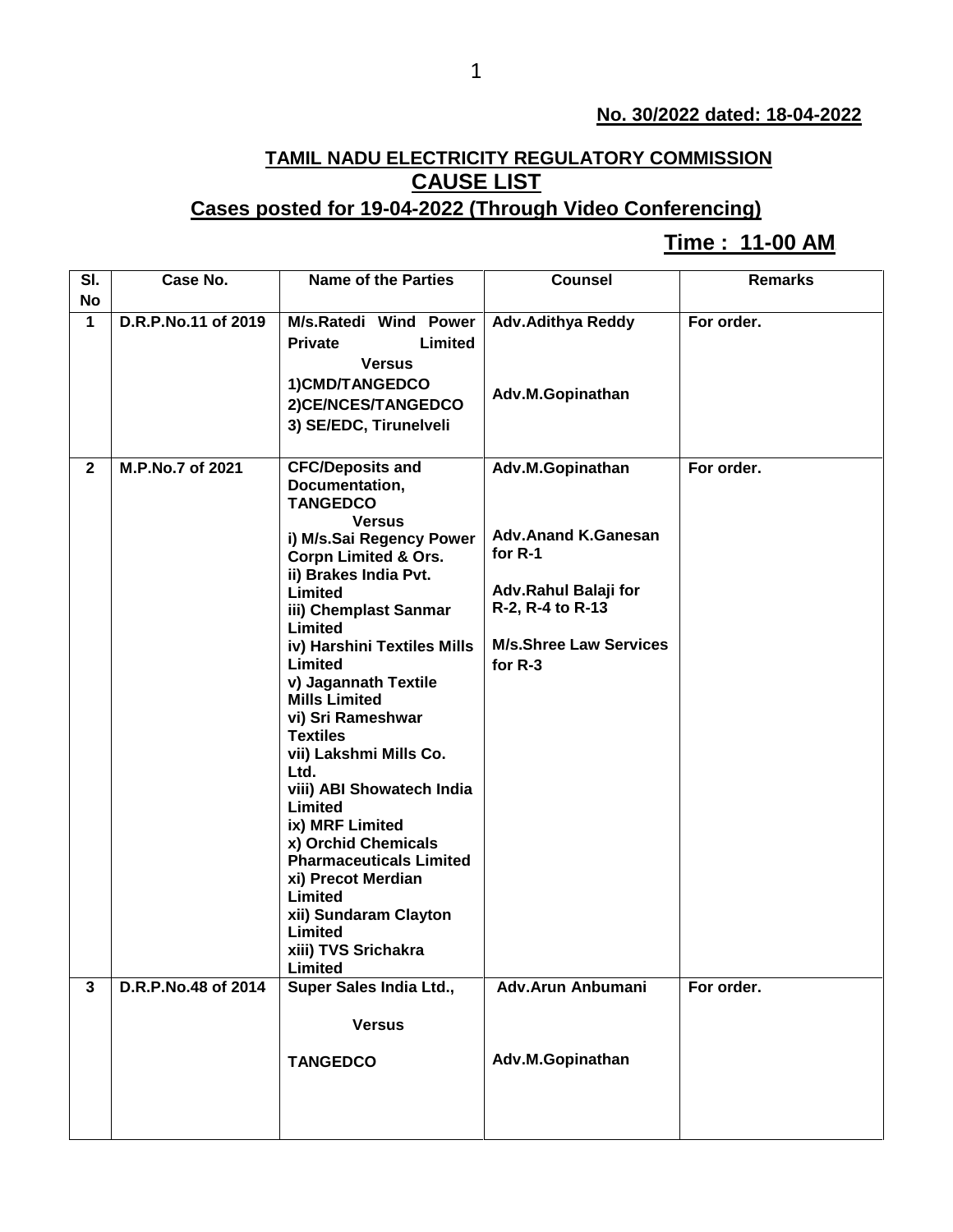2

**4 P.P.A.P.No.2 of** 

|                | 2022             |                                                                                                                                                                                        |                                                                                                       | tariff of Rs.2.99 per unit<br>offered by 2 bidders i.r.o.<br>proposed<br>solar<br>the<br>plants<br>оf<br>power<br>combined capacity of 3<br>MW.<br>arrived<br>through<br>tender<br>floated<br>for<br>procurement of 500 MW<br>of solar power under<br><b>PM-KUSUM</b><br>Scheme.<br>For admission.                                                                                                                 |
|----------------|------------------|----------------------------------------------------------------------------------------------------------------------------------------------------------------------------------------|-------------------------------------------------------------------------------------------------------|--------------------------------------------------------------------------------------------------------------------------------------------------------------------------------------------------------------------------------------------------------------------------------------------------------------------------------------------------------------------------------------------------------------------|
| 5              | M.P.No.6 of 2022 | <b>M/s.Palvai Green Power</b><br><b>Pvt. Limited</b><br><b>Versus</b><br>(i) CMD/TANGEDCO<br>(ii) SE/Virudhunagar EDC                                                                  | Adv.Veda<br>Adv.M.Gopinathan                                                                          | Τo<br>issue<br>appropriate<br>clarifications<br>or<br>directions<br>the<br>to<br>respondents<br>that<br>interpretation of the 19%<br><b>CUF</b><br>value<br>as<br>per<br>T.O.No.7 of 2014 only in<br>the event of petitioner<br>delivering more than 5<br>МW<br>of<br>alternating<br>to<br>the<br>current<br>the<br>respondents<br>at<br>delivery<br>For<br>point.<br>counter.                                     |
| 6              | M.P.No.7 of 2022 | Thiru.M.Xavier,<br><b>Tuticorin</b><br><b>Versus</b><br>(i) CMD/TANGEDCO<br>(ii) MD/TANTRANSCO<br>(iii) Director / Distribution<br>(iv) CE/Distn., Tirunelveli<br>(v) SE/Tuticorin EDC | <b>Represented by</b><br><b>Tr.S.Neelakanta Pillai</b><br>Adv.M.Gopinathan<br><b>Adv.V.Anil Kumar</b> | <b>TANGEDCO</b><br><b>Direct</b><br>to<br>supply LT three phase<br>power supply 24 hrs in a<br>day on regular basis for<br>his industry and to issue<br>suitable and appropriate<br>direction to the licensee<br>stop<br>such<br>illegal<br>to<br>restriction<br><b>of</b><br>power<br>supply with immediate<br>effect and others.<br>For<br>filing<br>counter<br>by<br><b>TANGEDCO</b><br>&<br><b>TANTRANSCO.</b> |
| $\overline{7}$ | M.P.No.8 of 2022 | <b>M/s.Evita Constructions</b><br><b>Pvt. Limited</b><br><b>Versus</b><br>(i) CMD/TANGEDCO<br>(ii) SE/Chengalpet EDC<br>(iii) CE/Distn./Chennai<br><b>South</b><br>(iv) CE/Commercial  | M/s.Stephen & Stephen<br><b>Advocates Associates</b><br>Adv.M.Gopinathan                              | To invoke section 142 of<br>the Electricity Act, 2003<br>against the distribution<br>officials<br>for<br>non-<br>compliance of the order<br><b>of</b><br><b>Electricity</b><br>Ombudsman and also to<br>ensure strict compliance<br>of the order passed by<br>the TNEO in A.P.No.58 of<br>2021<br>dated<br>19.1.2022.<br>For counter.                                                                              |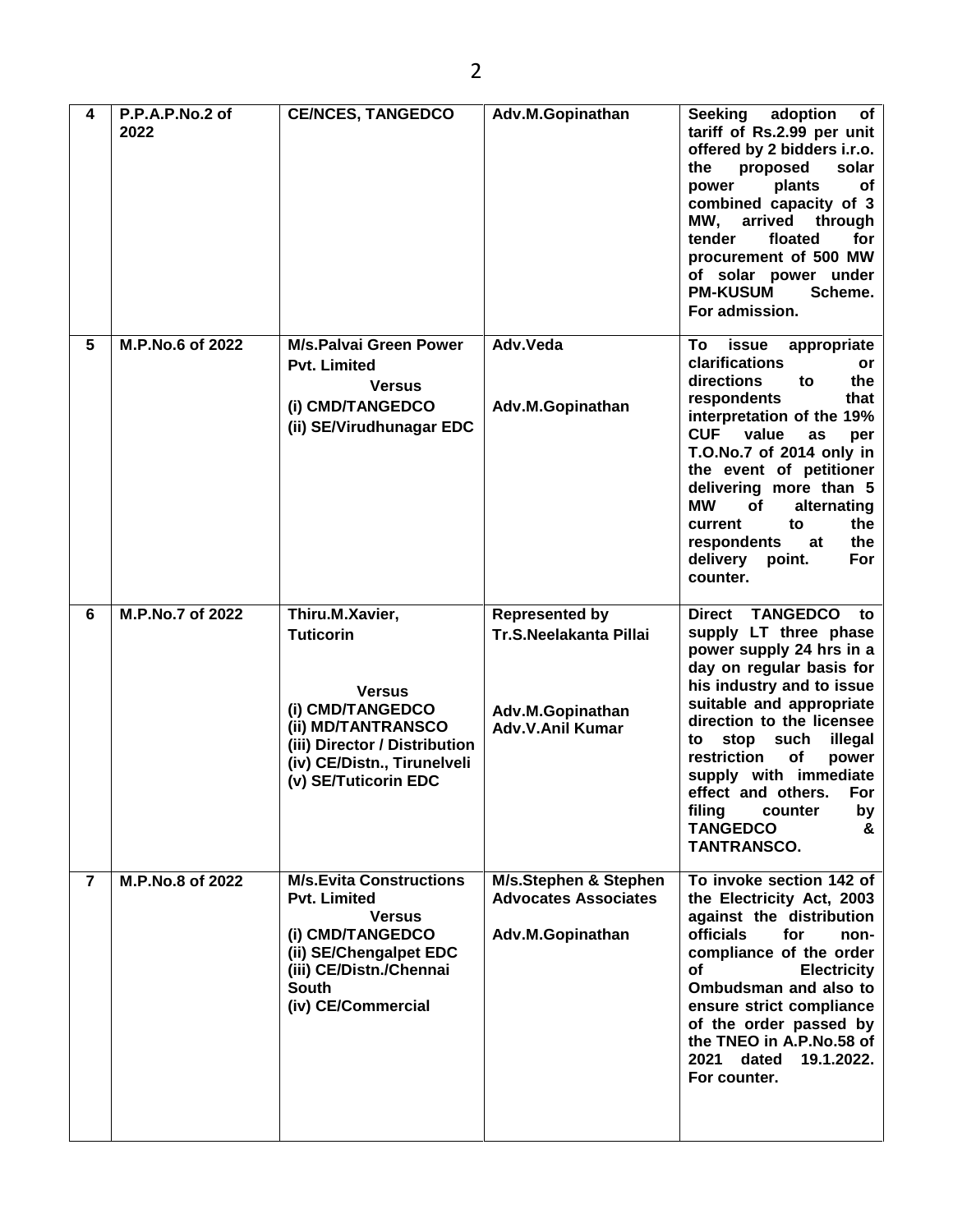| 8  | D.R.P.No.3 of 2022     | <b>M/s.OPG Power</b><br><b>Generation Pvt. Limited</b><br><b>Versus</b><br>(i) CMD/TANGEDCO<br>(ii) MD/TANTRANSCO | Adv.Tanya Kapoor<br>Adv.M.Gopinathan<br><b>Adv.V.Anil Kumar</b> | To declare the exorbitant<br>increase in the price of<br>imported coal along with<br>the acute shortage and<br>non-availability<br>of<br>domestic coal,<br>as a<br>Force Majeure event and<br>direct the suspension of<br>transmission charges to<br>levied<br>under the<br>be<br>MTOA agreement until<br>the Force Majeure event<br>ceases and also direct<br>the TANGEDCO not to<br>levy OA charges for the<br>period of Force Majeure<br>continuation and from<br>levying<br>other<br>any<br>charges,<br>costs<br>For filing<br>whatsoever.<br>counter by TANGEDCO<br>& TANTRANSCO. |
|----|------------------------|-------------------------------------------------------------------------------------------------------------------|-----------------------------------------------------------------|----------------------------------------------------------------------------------------------------------------------------------------------------------------------------------------------------------------------------------------------------------------------------------------------------------------------------------------------------------------------------------------------------------------------------------------------------------------------------------------------------------------------------------------------------------------------------------------|
| 9  | R.P.No.2 of 2022<br>in | <b>M/s.Techno Electric &amp;</b><br>Engg. Co. Limited                                                             | Adv.Rahul Balaji                                                | review the<br>order<br>To<br>14.9.2021<br>dated<br>in.                                                                                                                                                                                                                                                                                                                                                                                                                                                                                                                                 |
|    | D.R.P.No.27 of 2013    | <b>Versus</b>                                                                                                     |                                                                 | D.R.P.No.27 of 2013 for<br>non-consideration of the                                                                                                                                                                                                                                                                                                                                                                                                                                                                                                                                    |
|    |                        | (i) CMD/TANGEDCO &<br>(ii) CMD/TANTRANSCO                                                                         | Adv.M.Gopinathan                                                | order in M/s.B&G Solar<br>and in terms of grounds<br>stated in para-18. For<br>filing counter on<br>the<br>admissibility<br>of<br>the<br>petition.                                                                                                                                                                                                                                                                                                                                                                                                                                     |
| 10 | M.P.No.12 of 2022      | <b>CE/PPP, TANGEDCO</b>                                                                                           | Adv.M.Gopinathan                                                | <b>Seeking</b><br>approval for<br>power<br>procurement<br>under Short Term Power<br>procurement upto 1000<br>MW RTC power and 1000<br>MW for the evening peak<br>hours for the period<br>14.3.2022<br>from<br>to<br>20.5.2022. For reporting<br>status and for further<br>hearing.                                                                                                                                                                                                                                                                                                     |
| 11 | R.P.No.2 of 2013       | <b>Spictex Cotton Mills (P)</b><br>Ltd.<br><b>Versus</b><br><b>TANGEDCO</b>                                       | Adv. R.S.Pandiyaraj<br><b>AGP. Richardson</b><br>Wilson         | review the order<br>To<br>17.4.2013<br>dated<br>in<br>D.R.P.No.2 of 2012. For<br>arguments.                                                                                                                                                                                                                                                                                                                                                                                                                                                                                            |
| 12 | D.R.P.No.14 of 2013    | Sri Pathy papers and<br>Board (P) Ltd.,<br><b>Versus</b><br>1) CFC, TANGEDCO<br>2) SE, Virudhunagar EDC           | Adv. R.S.Pandiyaraj<br><b>AGP. Richardson</b><br>Wilson         | To set aside the $2^{nd}$<br>respondent<br>impugned<br>notice dated 11.8.2012<br>towards short levy of<br>excess energy charges.<br>For arguments.                                                                                                                                                                                                                                                                                                                                                                                                                                     |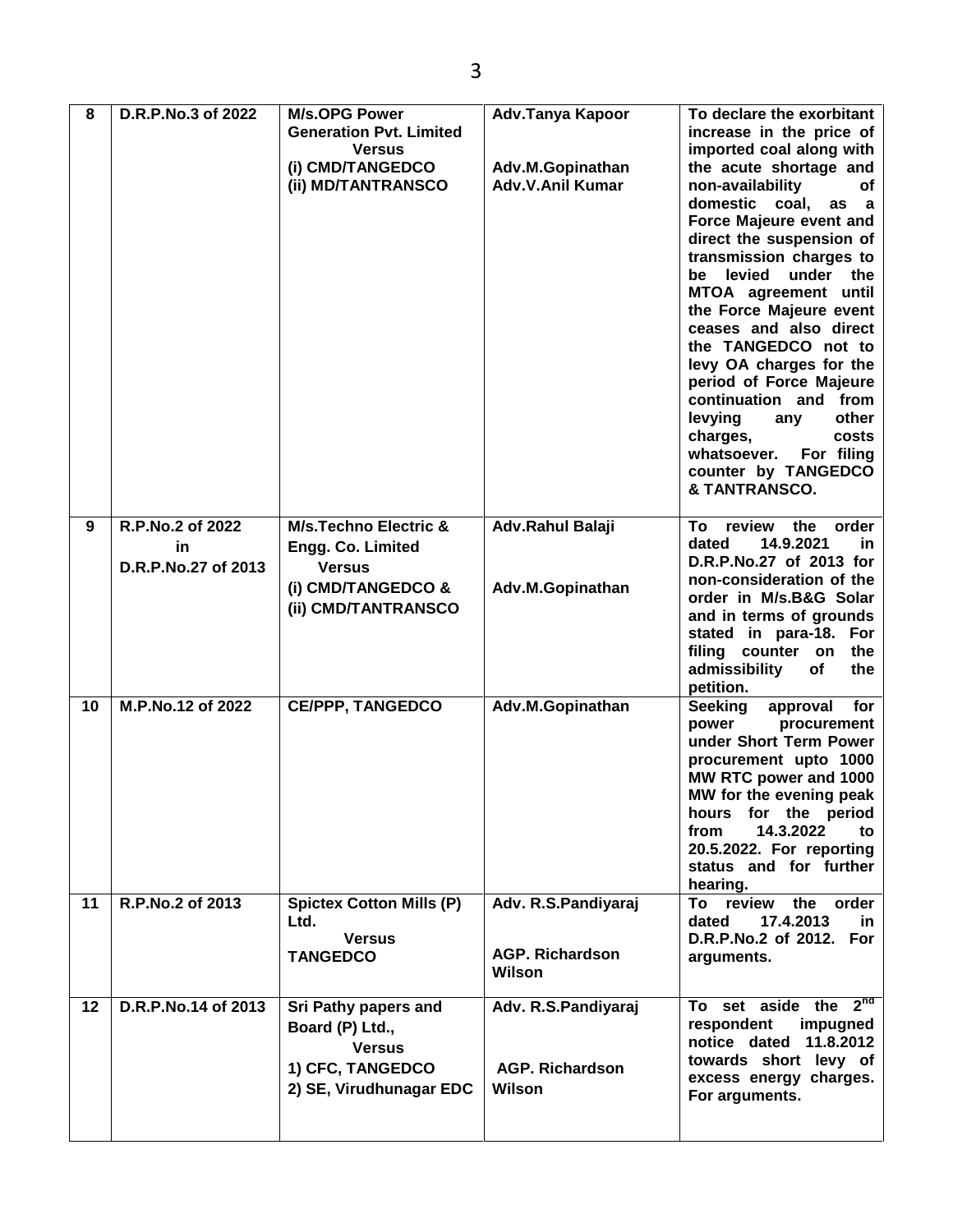| 13 | D.R.P.No.15 of 2013                     | Sri Pathy papers and<br>Board (P) Ltd.,<br><b>Versus</b><br><b>TANGEDCO.</b>                                                                                                        | Adv. R.S.Pandiyaraj<br><b>AGP. Richardson</b><br>Wilson                                     | To set aside the $2^{nd}$<br>respondent<br>impugned<br>notice dated 28.9.2012.<br>For arguments.                                                                                                                                                                                                                                                 |
|----|-----------------------------------------|-------------------------------------------------------------------------------------------------------------------------------------------------------------------------------------|---------------------------------------------------------------------------------------------|--------------------------------------------------------------------------------------------------------------------------------------------------------------------------------------------------------------------------------------------------------------------------------------------------------------------------------------------------|
| 14 | D.R.P.No.24 of 2013                     | Sree Rengaraj Ispat<br>Indsutries Pvt. Ltd.,<br><b>Versus</b><br>i) TANGEDCO & Ors<br>ii) DSRM                                                                                      | Adv. Rahul Balaji<br>Adv. M.Gopinathan<br>Adv.R.S.Pandiyaraj                                | Direct the respondents<br>to adjust 88,100 energy<br>units. For arguments.                                                                                                                                                                                                                                                                       |
| 15 | D.R.P.No.1 of 2019                      | <b>Rajshree Sugars &amp;</b><br>Chemicals Ltd.,<br><b>Versus</b><br>1) TANGEDCO & ors.                                                                                              | Adv.Rahul Balaji<br>Adv.M.Gopinathan                                                        | Direct the respondent to<br>the<br>interest<br>pay<br>оf<br>Rs.1.44 crores.<br>For<br>the<br><b>of</b><br>arguments<br>respondent.                                                                                                                                                                                                               |
| 16 | D.R.P.No.2 of 2019                      | <b>Rajshree Sugars &amp;</b><br>Chemicals Ltd.,<br><b>Versus</b><br>1) TANGEDCO & ors.                                                                                              | Adv.Rahul Balaji<br>Adv.M.Gopinathan                                                        | Direct the respondent to<br>release the payment of<br>Rs.2.52 crores towards<br>2% of line loss.<br>For<br>of<br>arguments<br>the<br>respondent.                                                                                                                                                                                                 |
| 17 | D.R.P.No.4 of 2019                      | <b>Rajshree Sugars &amp;</b><br>Chemicals Ltd.,<br><b>Versus</b><br>1) TANGEDCO & Ors.                                                                                              | Adv.Rahul Balaji<br>Adv.M.Gopinathan                                                        | Direct the respondent to<br>release the payment of<br>Rs.15.19 lakhs towards<br>2% of line loss.<br>For<br>arguments<br>оf<br>the<br>respondent.                                                                                                                                                                                                 |
| 18 | D.R.P.No.13 of 2021                     | <b>M/s.EID Parry (India)</b><br>Limited<br><b>Versus</b><br>i) CMD/TANGEDCO<br>ii) CFC/Revenue,<br><b>TANGEDCO</b><br>iii) CE/NCES<br>iv) SE/Cuddalore EDC<br>v) SE/Pudukkottai EDC | Adv.Rahul Balaji<br>Adv.M.Gopinathan                                                        | Direct the respondents<br>to implement the order<br>of the Commission in<br>P.P.A.P No.8 of 2011<br>dt.31.3.2016<br>and<br>consequently release the<br>payment towards 2% line<br>loss of Rs.2.87.29.026/-<br>payable together with<br>interest<br>оf<br>Rs.1,53,69,099/- thereon<br>at 12% p.a.<br>For<br>arguments<br>of<br>the<br>respondent. |
| 19 | R.P.No.4 of 2021 in<br>R.A.No.3 of 2020 | <b>CE/PPP, TANGEDCO</b><br><b>Versus</b><br>(i) M/s.Ind-Barath Power<br><b>Gencom Limited</b><br>(ii) M/s.MALCO Energy<br>Ltd.                                                      | Adv.M.Gopinathan<br><b>M/s.Shree Law Services</b><br>for R-1<br>Adv.Rahul Balaji<br>for R-2 | Review the order of the<br><b>Commission in R.A.No.3</b><br>of 2020 dated 09.02.2021<br>in the matter of fixing a<br>tariff at the ceiling of<br>Rs.3.79 per unit for the<br>month of June 2011 and<br>Rs.3.81 per unit for the<br>months of<br>July<br>to<br>September 2011.<br>For<br>arguments.                                               |